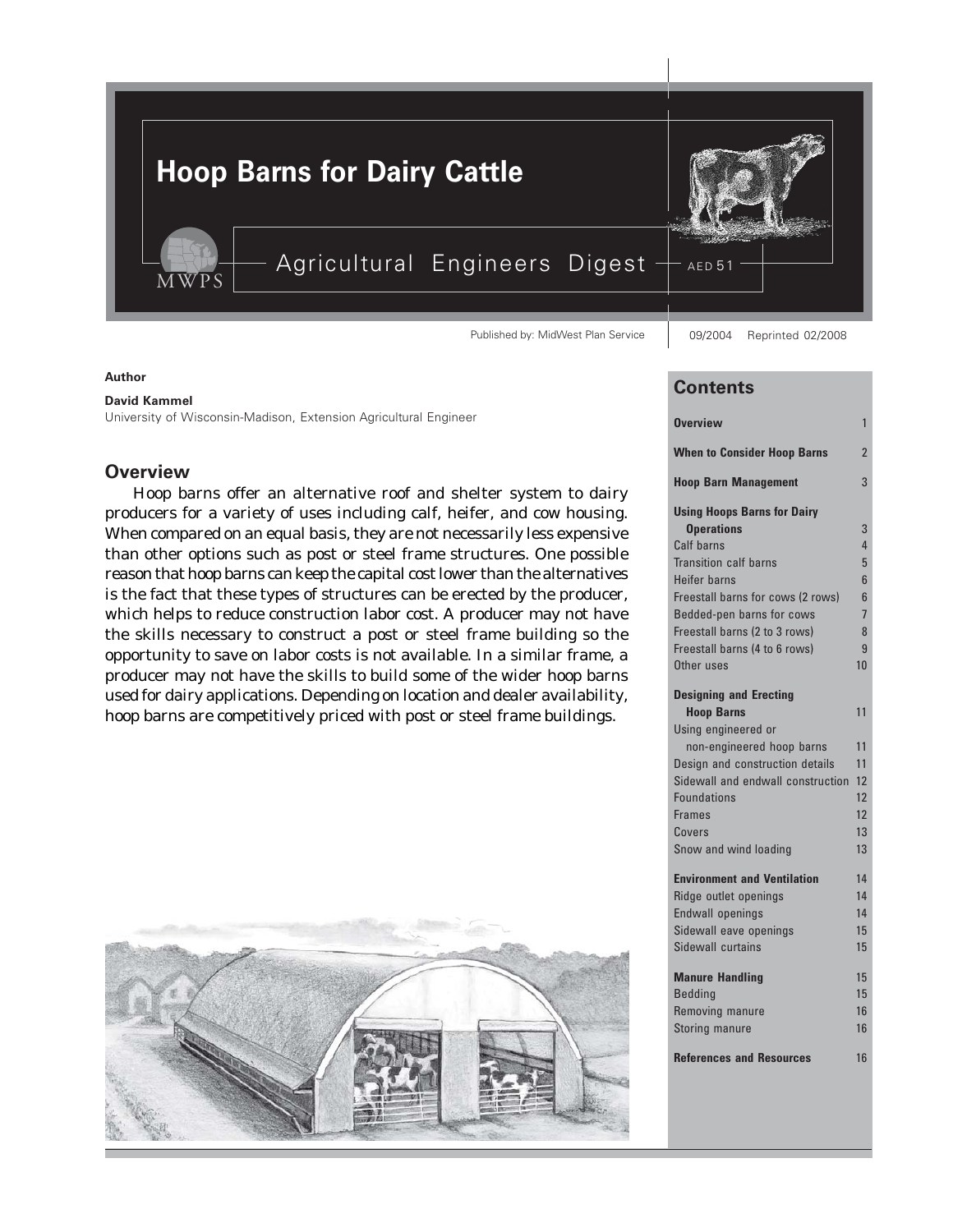A hoop barn is a Quonset™-shaped structure with sidewalls 4 to 10 feet high made of treated wood posts and wood sides. Posts are typically 6- x 6-inch or 8- x 8-inch treated wood spaced 6 to 12 feet on center. For building widths less than 30 feet, tubular steel arches fastened to the tops or sides of the posts form a hooped roof. Hoop barns wider than 30 feet often use a tubular truss frame, providing an integral sidewall and roof system with clear spans up to 140 feet. The hoop or arch is covered with ultraviolet (UV)-resistant, polyvinyl tarp. In many dairy applications, a translucent covering is used as an alternative to the opaque fabric to provide additional natural light. In bedded-pen housing designs, the bedded resting area can be earthen or concrete. Walk alleys and feeding platforms are typically constructed with concrete alleys to allow daily collection of manure.



**Figure 1. Typical hoop barn.**

Figure 1 shows a hoop barn, and Figure 2 shows the common components of a hoop barn.

Hoop barns are naturally ventilated and are sited to take advantage of prevailing winds. In the Midwest, most buildings are oriented in a northsouth direction. A designed ridge opening in the cover and adjustable sidewall curtains provide for natural ventilation in heavily populated barns.

Many hoop barns are associated with a deepbedded housing system, which is a lower cost system design compared to a freestall barn. In many dairy designs, the layout of the barn would not change just because a hoop barn is used to cover the footprint. A hoop barn is a viable alternative shelter for covering specific dairy layouts.

# **When to Consider Hoop Barns**

Hoop barns appear to be most beneficial when producers have one or more of the following goals:

- Want to provide roofed weather protection
- Desire to relocate the building in the near future
- Want to utilize a bedded-pen housing system
- Want to eliminate outdoor lots and runoff concerns
- Want to reduce cash cost by providing labor in the construction process

Hoop barns provide an alternative shelter system from post frame and steel frame buildings. Hoop buildings may provide needed, short-term



**Figure 2. Basic components of a hoop barn for calves.**

Sidewall heights for calf barns range from 4 to 8 feet. Sidewall heights for cow barns range from 8 to 14 feet and have open or curtained sidewalls. Wire panels or fencing must be used to protect curtains or prevent cows from exiting the barn through the sidewalls.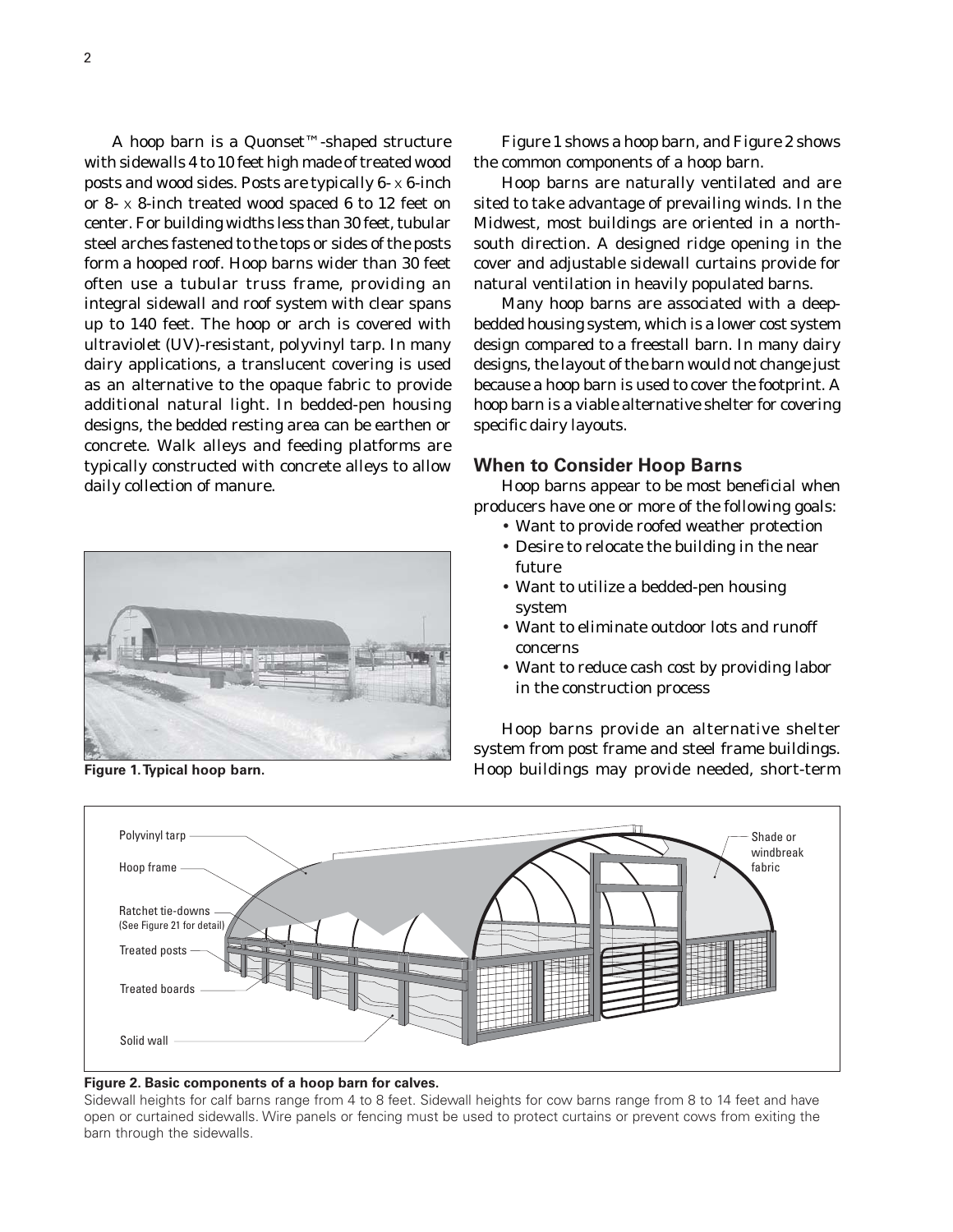weather protection for cattle in outside lots or pasture. Producers who want seasonal protection for cattle along with winter storage for hay may find hoop buildings advantageous. Producers wanting to eliminate the liability and environmental risk from open lot runoff may find total confinement in hoop buildings to be a cost-effective alternative. Confinement operators may choose hoop buildings for a solid manure alternative to liquid manure in pits or lagoons.

If the producer is seeking a facility that has alternative uses, investing in a hoop building becomes even more attractive. The high ceiling, low cost, and quick construction make hoop buildings a logical choice for a number of uses including livestock housing, hay storage, machine storage, feed storage, and working facilities' protection.

# **Hoop Barn Management**

Equipment selection, material handling, and animal-handling techniques are important factors that affect both the longevity of the structure and animal comfort.

Structure management issues include:

- Managing the structure as a cold, naturally ventilated barn.
- Providing frost-free or no-freeze waterers.
- Handling rainfall runoff in an environmentally satisfactory way.
- Providing lighting.
- Providing adequate watering space.
- Developing a maintenance schedule that includes checking the entire structure every 12 months, and checking the tarp for tears and tautness every 6 months.
- Laying the floor plan out in a way that makes manure collection and cleaning easy.

Cattle management is defined as a management plan that is dependent and appropriate to the type of animal housed. A management plan typically includes:

- Developing management groups of cattle according to the management plan.
- Providing comfortable environments for resting, eating, and drinking.
- Enabling individual animals to be easily restrained for treatment.
- Providing easy observation.

# **Using Hoop Barns for Dairy Operations**

Applications of hoop barns for dairy operations include:

- Calf housing in individual pens and bedded group pens.
- Heifer housing in bedded group pens.
- Cow housing in freestall or bedded pens.

Depending on the type of animal housed, a hoop frame structure can be used for dairy applications in a variety of ways. Generally the type of housing system (individual pens, group bedded pens, or freestall platforms) will determine the hoop frame width that would be adapted to a particular system design and layout. Also remember to account for the hoop truss frame width in determining the total width of the building. The frame may intrude on the space required for clearance of the equipment used. Table 1 shows the different building widths that would work for various barn plans for dairy applications.

Some common features or options in many dairy hoop designs are:

- **High sidewalls.** Sidewall height is dependent on the size of the animal in the structure. The sidewall height for a structure with only young calves is typically 4 to 6 feet high, while a structure for mature cows is 8 to 10 feet high.
- **Sidewall lining.** Animals in the beddedpack areas of transition calf and heifer barns can damage posts. Lining the interior with treated tongue and groove lumber or rough 2-inch oak planks 2 to 4 feet high can lengthen the lifespan of the structure.
- **Adjustable curtains.** Natural ventilation sidewall curtains that can be adjusted up or down are a common feature for all types of dairy housing.
- **Pen dividers.** Tubular swing gates make a strong and lightweight divider that can be easily moved when needed.
- **Swing gate location.** Locating swing gates so they can be swung to lock calves into an alley or section of a pen can help make manure cleaning easier.
- **Bedded-area floors.** Floors for the bedded areas can be earthen or concrete.
- **Outside feed platform.** Some hoop designs that house older animals have outside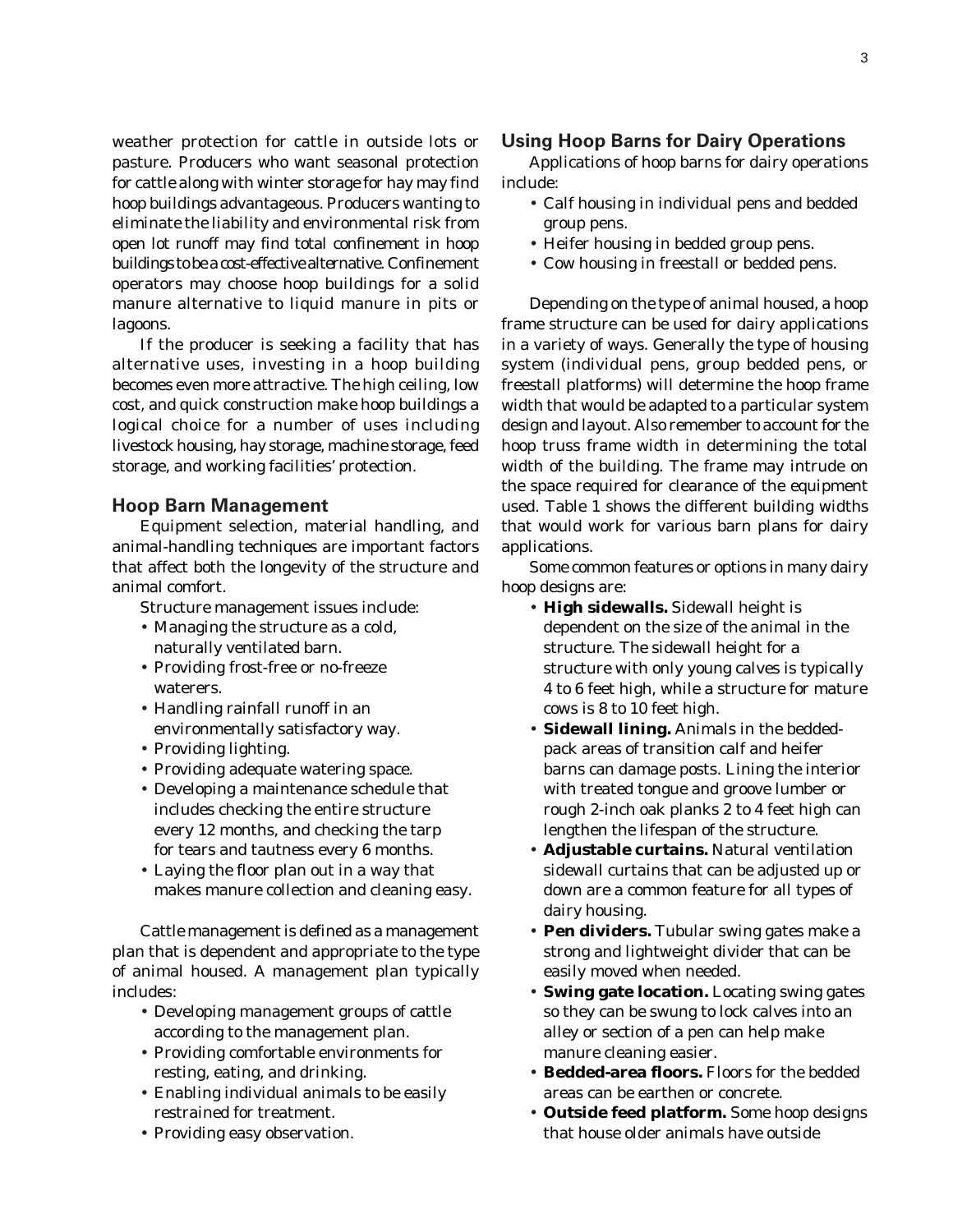| Table 1. Hoop frame widths for dairy applications.                          |              |                |  |
|-----------------------------------------------------------------------------|--------------|----------------|--|
|                                                                             | Width (feet) |                |  |
| <b>Dairy Housing Use</b>                                                    | Recommended  | <b>Minimum</b> |  |
| <b>Dairy Cows</b>                                                           |              |                |  |
| • Two (2) freestall rows and one (1) alley (no feeding)                     | 26           | 24             |  |
| • Two (2) freestall rows and two (2) alleys (drive-by feed platform)        | 38           | 34             |  |
| • Two (2) freestall rows and two (2) alleys (drive-through feed platform)   | 52           | 48             |  |
| • Three (3) freestall rows and two (2) alleys (drive-by feed platform)      | 48           | 43             |  |
| • Three (3) freestall rows and two (2) alleys (drive-through feed platform) | 62           | 57             |  |
| • Four (4) freestall rows and two (2) alleys (no feeding)                   | 52           | 47             |  |
| • Four (4) freestall rows and four (4) alleys (drive-through feed platform) | 100          | 86             |  |
| • Six (6) freestall rows and four (4) alleys (drive-through feed platform)  | 118          | 104            |  |
| • Bedded pen and one (1) alley (drive-by feed platform)                     | 48           | 43             |  |
| • Bedded pen and one (1) alley (drive-through feed platform)                | 62           | 57             |  |
| <b>Heifers</b>                                                              |              |                |  |
| • Bedded pen and one (1) alley (drive-by feed platform)                     | 40           | 32             |  |
| • Bedded pen and one (1) alley (drive-through feed platform)                | 54           | 46             |  |
| • Self-cleaning pen and one (1) alley (drive-by feed platform)              | 28           | 24             |  |
| • Self-cleaning pen and one (1) alley (drive-through feed platform)         | 42           | 38             |  |
| <b>Calves</b>                                                               |              |                |  |
| • Two (2) rows of individual pens and one (1) alley                         | 24           | 22             |  |
| • Bedded pen and one (1) alley (drive-by feed platform)                     | 24           | 22             |  |
| • Bedded pen and one (1) alley (drive-through feed platform)                | 38           | 34             |  |

feeding platforms in which feed is dropped onto an uncovered concrete pad area and the sidewall on the feed alley side is left open. In this design a curtain can be hung from the eave, allowing an opening at the cattle level for accessing feed.

- **Feed platform awning.** An awning can be used to protect the feed platforms from rain and snow, and to provide shade when the sun is shining. The eave height of the awning should be checked carefully to make sure that feeding equipment can clear the eave.
- **Curtain protection.** Curtains need to be protected from contact and possible damage by animals. Wire panels, bird netting, or closely spaced high-tensile wire fence can all be used to protect the curtains.
- **Ridge opening.** An open ridge is highly recommended in almost all structures because it helps facilitate air movement by allowing moisture-laden air to be exhausted from the structure. If left unexhausted, moisture-laden air can accumulate at the peak of the hoop, which can lead to metal and tarp deterioration.
- **Interior and exterior lights.** Having adequate lighting can aid in nighttime observation.
- **Clear span truss frame.** As barn widths increase, some manufacturers combine wall and roof systems into a clear span truss frame supported on a concrete foundation. The concrete foundation can either be a frost footer or a post-and-beam concrete foundation. A hoop barn 50 feet or wider may have this framing system.

# **Calf barns**

A 26- to 30-foot wide hoop building with a 4- to 6-foot high post frame wall can be used for a simple shelter to protect individual calf hutches or pens for raising calves (Figure 3). Two rows of pens are placed on the exterior walls with a center work alley between the rows of pens (Figure 4). The center alley should be wide enough to allow utility vehicle traffic and access to the area with a skid steer for cleaning pens. Pens are stocked on one side until the row of pens is full. When calves are removed, the pens are moved out of the way to allow skid steer cleaning of the accumulated bedding and manure. The opposite row is stocked while cleaning this row of pens. To aid in moisture control, a 6-inch ridge opening is a good option for this building.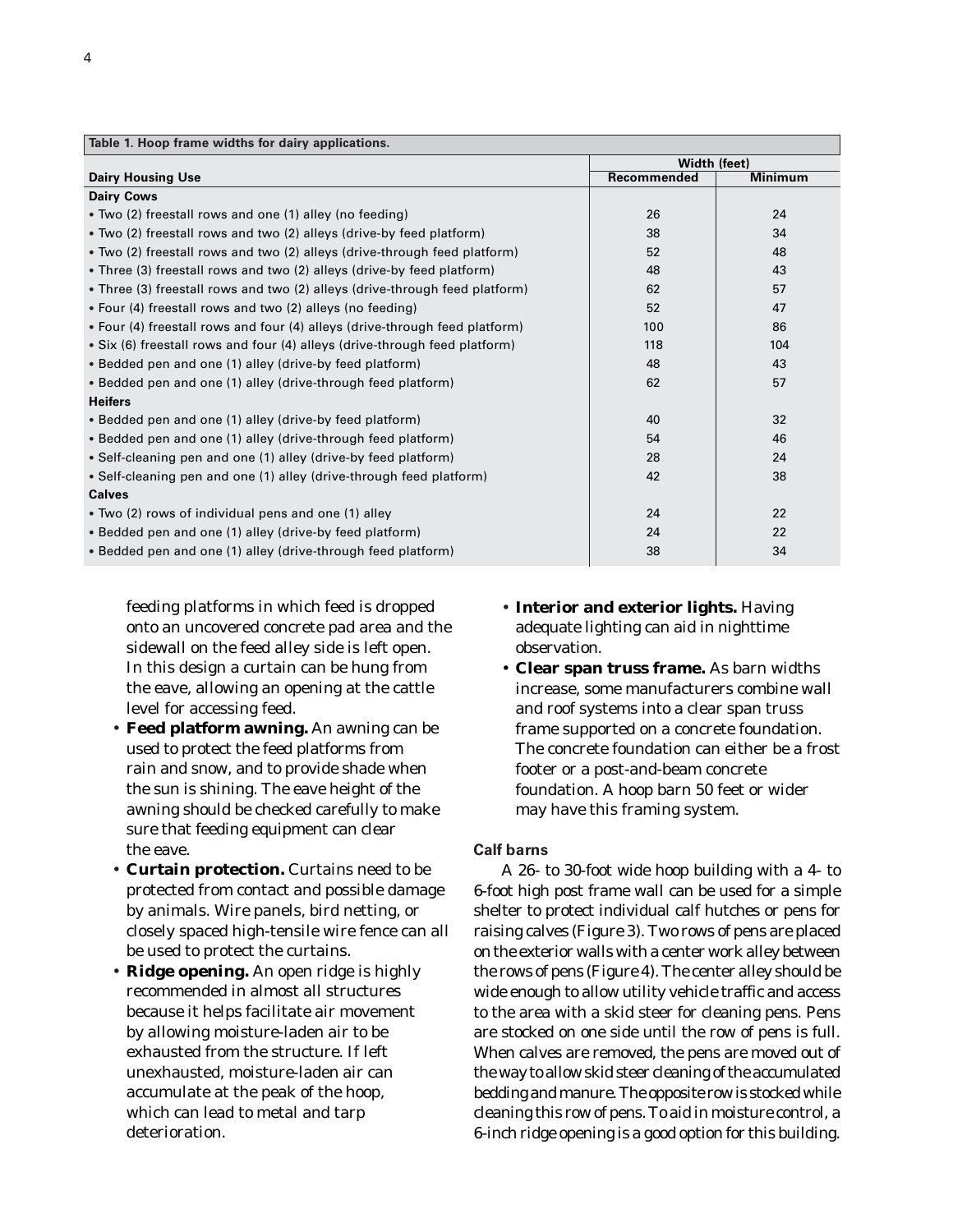

**Transition calf barns**

A 30-foot wide hoop building with a 4- to 8-foot high solid post frame wall can be used to shelter a series of bedded pens for weaned calves coming out of individual pens. Figure 5 shows a barn designed for small groups of calves up to 6 months of age. As calves grow and get older, two small groups can be combined into a larger group by doubling the pen size. A scrape alley is used adjacent to the feeding platform, but this area also can be bedded. A 6-inch wide ridge opening can be installed to aid in moisture control. A cart can be used to feed calves in the 6-foot wide feed platform. An alternative to using a feed cart is to use an open sidewall between support posts next to the feed platform side to allow access from the side of the barn **Figure 3. Calf hoop barn.** to the feed platform with a skid steer loader.



#### **Figure 4. Layout for a 40 individual pen calf hoop barn.**

Use individual removable pens for easier cleaning. A 6-inch ridge opening can be used to aid in moisture control.



#### **Figure 5. Layout for a 50-calf, bedded-pen hoop barn.**

Bedded-group pens are designed with swing gate partitions. Pens are sized for five calves, which provide about 28 square feet of bedded area per calf. Protect sidewall curtain from calves with a wire panel. A 6-inch ridge opening can be used to aid in winter ventilation moisture control.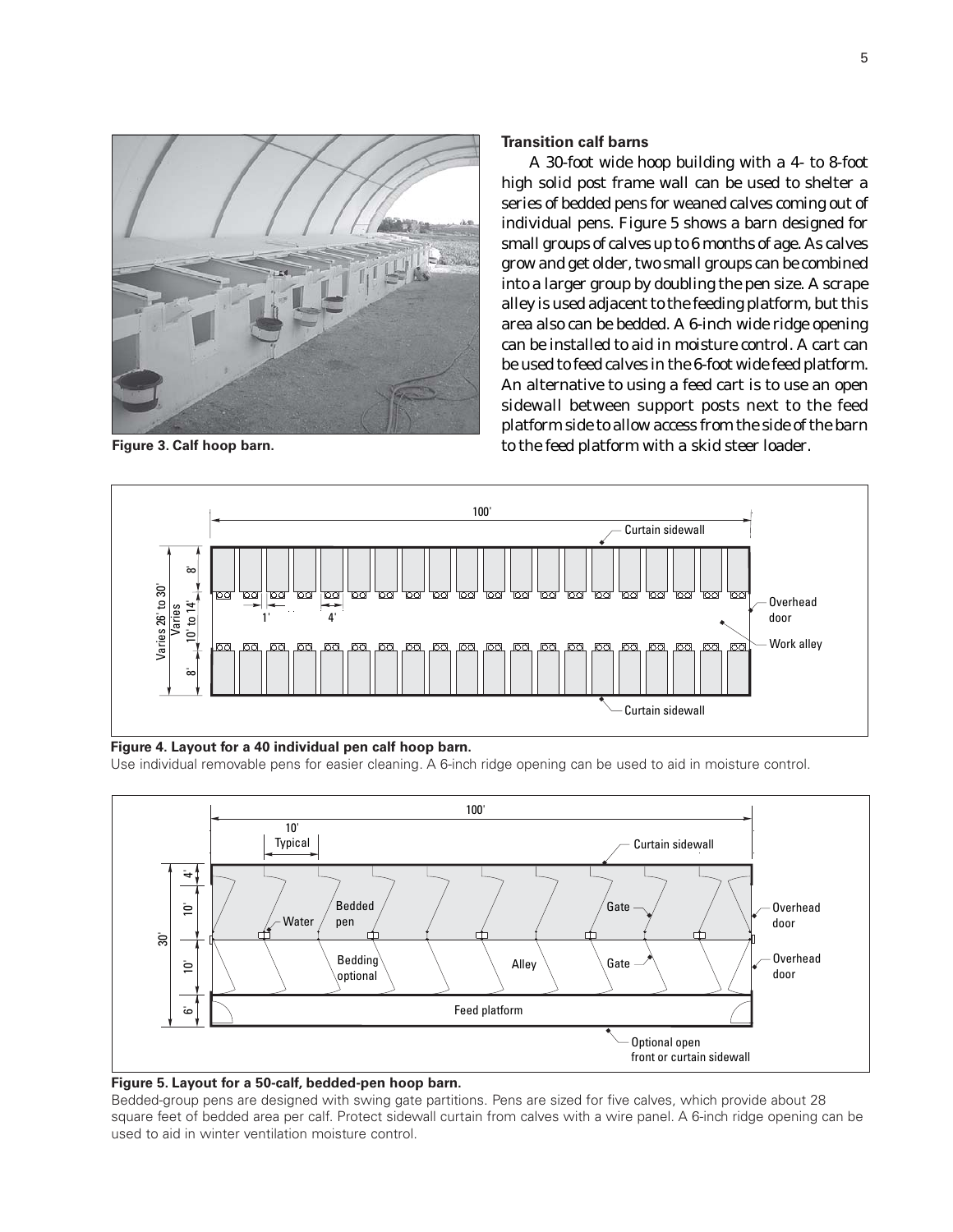

**Figure 6. Layout for an 80-heifer hoop barn.**

The drive-through feed platform can be either under roof (50-foot width) or outside the hoop (36-foot width) with or without a 6-foot wide awning. Bedded-group pen is sized for 16 heifers, which provides about 32 square feet of bedded area per heifer. Protect sidewall curtain from heifers with a wire panel. A 10-inch ridge opening is recommended to increase airflow for winter ventilation moisture control.

### **Heifer barns**

A 50-foot wide hoop building with 8- to 10-foot high post frame wall can be used to shelter a series of bedded pens with feeding under roof for heifers (Figure 6). An alternate design would be to use a 36-foot wide hoop building with 10-foot post frame wall and optional awning on one side of the building over the outside feed platform. In this case the eave height of the awning should be checked carefully to make sure that feeding equipment can clear the eave. The barn space is designed to allow for groups of heifers to be housed in pens with a drive-by feeding platform. A scrape alley is used adjacent to the feeding platform to ease daily scraping of manure. A 10-inch ridge opening is recommended for moisture control. The feed platform is 14 feet wide to allow a tractor and mixer to drive-through and lay the feed along the feed fence (Figure 7).

### **Freestall barns for cows (2 rows)**

A 30-foot wide hoop building with 8- to 10-foot high post frame wall can be used to shelter two rows of freestall platforms and a center manure alley. Fig-



**Figure 7. Inside feeding alley for a heifer hoop barn.** Drive-through feed platform and headlocks. Note ridge opening for winter ventilation moisture control.

ure 8 shows the layout for the freestall barn under a hoop structure with an outside drive-by feed platform. Adjustable curtains are used on both sidewalls for natural ventilation. End wall ventilation is provided with an 80% closed shade or windbreak fabric (Figure 9). A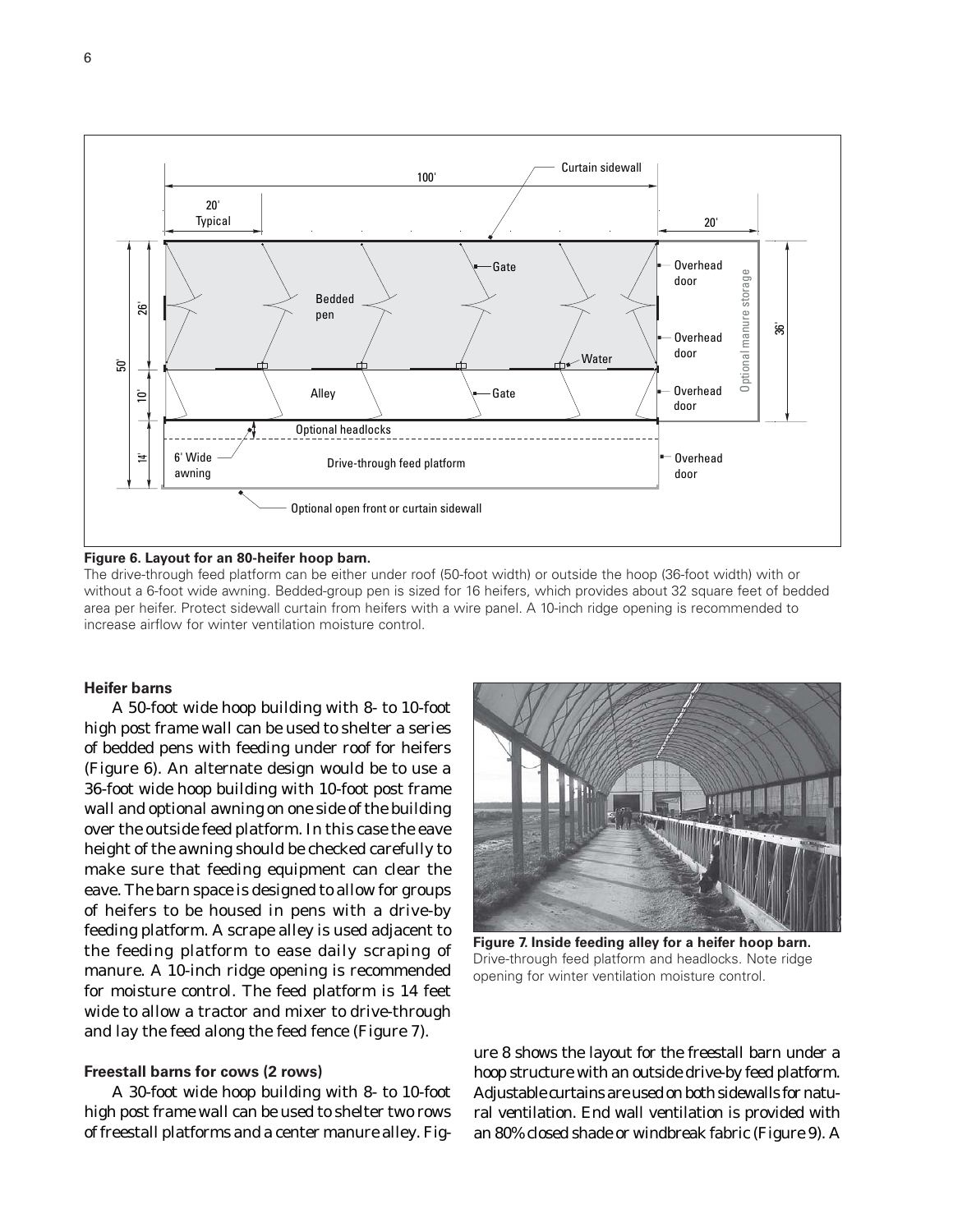

**Figure 8. Layout for a 50 freestall, two-row hoop barn.** Two rows of freestall platforms and center concrete alley. Freestalls are spaced at 48 inches on center. A 6-inch wide ridge opening is recommended to help facilitate air movement for moisture control. Note outside alley and feed platform.

6-inch wide ridge opening is recommended for moisture control. Cows exit the end of the barn through rollup doors into the outside alley adjacent to a feeding platform. The alleys are scraped daily to a collection area or temporary manure storage. Figure 10 shows the outside feed platform for Figures 8 and 9.

# **Bedded-pen barns for cows**

A hoop building with 8- to 10-foot high post frame wall can be used to shelter a bedded pen, alley, and feed platform. Figure 11 shows a plan for several milk cow groups including dry cows and optional maternity

**Figure 9. Outside of a two-row hoop freestall barn.** Photo shows the feed platform side of the structure for the layout in Figure 8. Note wind shade cloth end wall ventilation and roll-up door for cow and equipment access.

pens for calving for a herd size of approximately 100 cows.

Figure 12 shows a cross-sectional view of how the space is developed for both a 50- and 64-foot wide barn with a bedded-pen resting area, an adjacent alley where cows stand to eat, and the feed platform.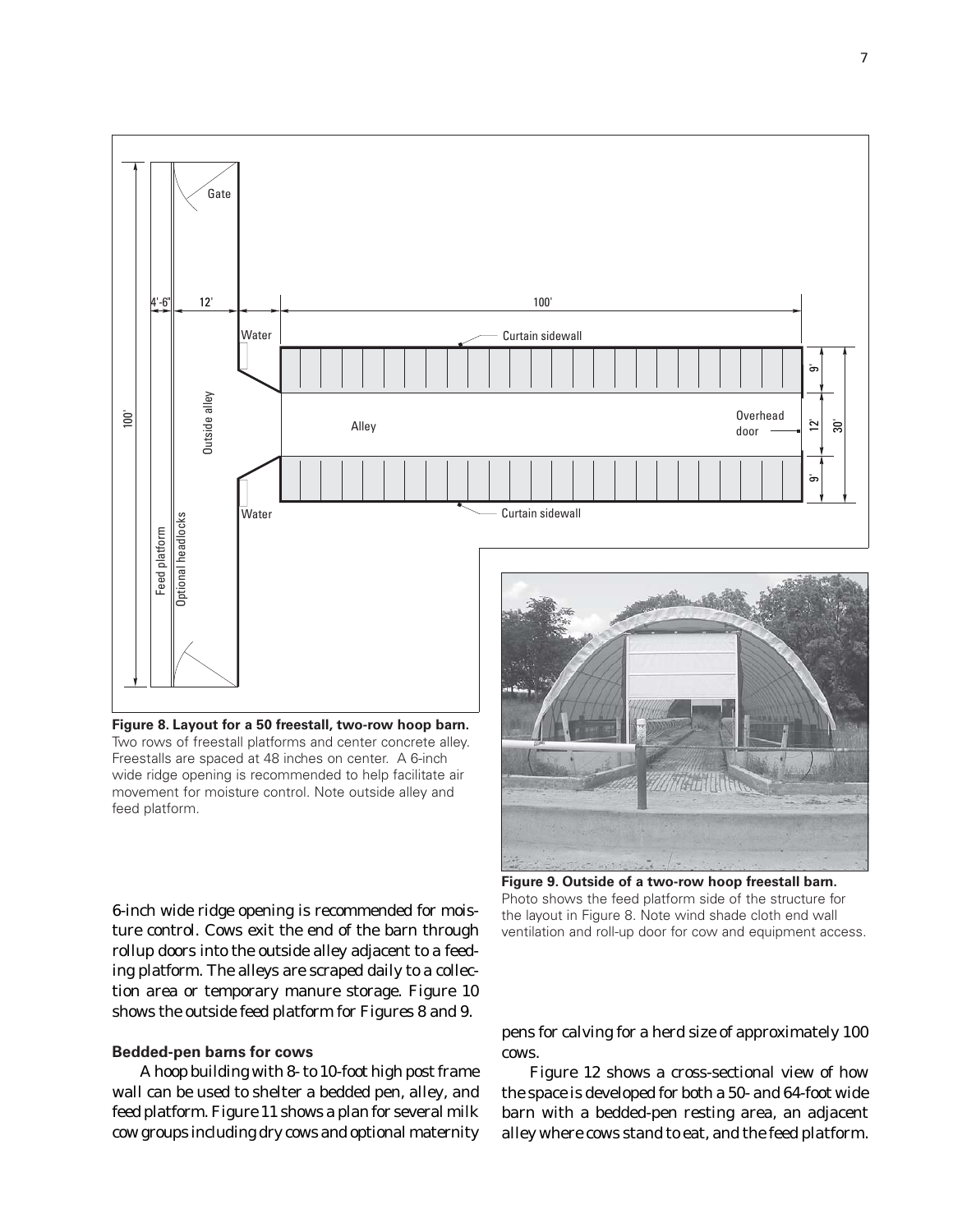The feed platform is 14 feet wide to allow a tractor and mixer to drive-through and lay the feed along the feeding fence. In the 50-foot wide barn, the feed platform is placed outside the frame along the post frame wall supporting the hoop frames. In the 64-foot



**Figure 10. Outside feed platform for a two-row hoop freestall.**

Drive-by feed platform and headlocks in foreground. The poles in the photo are for lighting that allows for cattle viewing.

wide barn, the feed platform is inside (Figure 13). The alley is scraped daily to a collection area or temporary manure storage.

### **Freestall barns (2 to 3 rows)**

A 50- to 64-foot wide hoop building with 8- to 10-foot high post frame wall can be used to shelter 2 to 3 rows of freestall platforms, alleys, and a feed platform. Figure 14 shows a layout for a three-row barn for two milk cow groups, with pens for dry cows, close-up cows, and maternity pens for a herd of approximately 120 cows. Note that this layout has a higher stocking capacity than a bedded-pen barn (Figure 11), which has the same footprint. An alternate design layout for a 3-row barn would be to use a 50-ft wide hoop building with an awning (Figure 15) or the barn can be 64 feet wide with the barn covering the feed platform.

A 12-inch wide ridge opening is recommended to help facilitate air movement for moisture control. The feed platform is 14 feet wide to allow a tractor and mixer to drive-through and drop the feed along the feeding fence. In the 50-foot wide barn, the feed platform is placed along the post frame wall supporting the hoop frames. The alleys are scraped



### **Figure 11. Layout for a 105-cow hoop barn.**

Three bedded pens for milk and dry cows, and two maternity pens. Each large pen provides about 75 square feet of space per cow. Each maternity pen is sized for three cows and newborn calves. Note drive-through feed platform or optional drive-by feed platform. Bedded area may be concrete or earth. A 12-inch wide ridge opening is recommended to help facilitate air movement for moisture control. The minimum hoop width is 50 feet. A 6-foot wide awning can be located over the feed platform with this design. Another option would to use a 64-foot wide hoop that covers the drive-through feed alley. A curtained sidewall could be used with this option.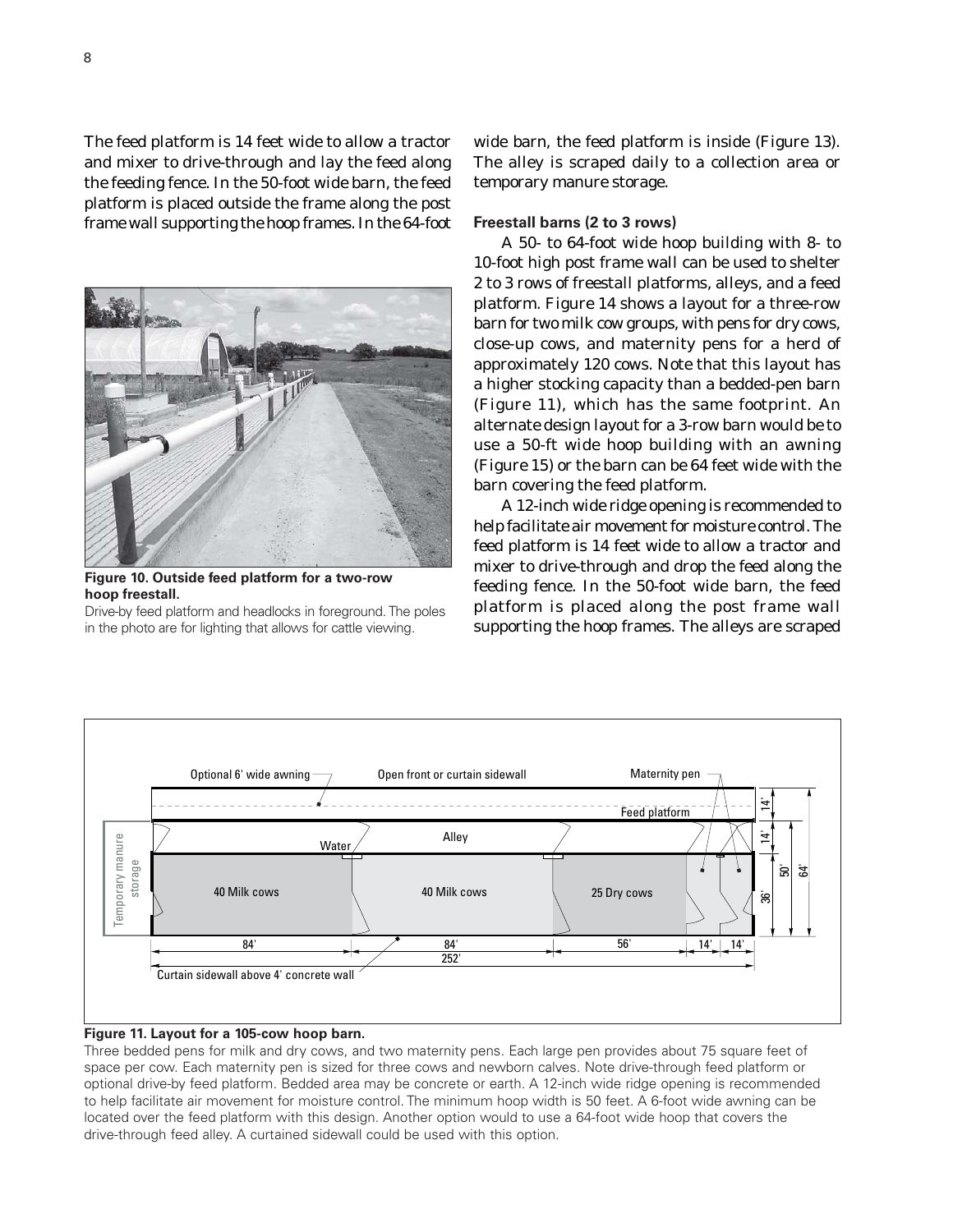

arrangement with the feed platforms on the outside

**Figure 12. Cross-section of a bedded-pen hoop barn for cows.**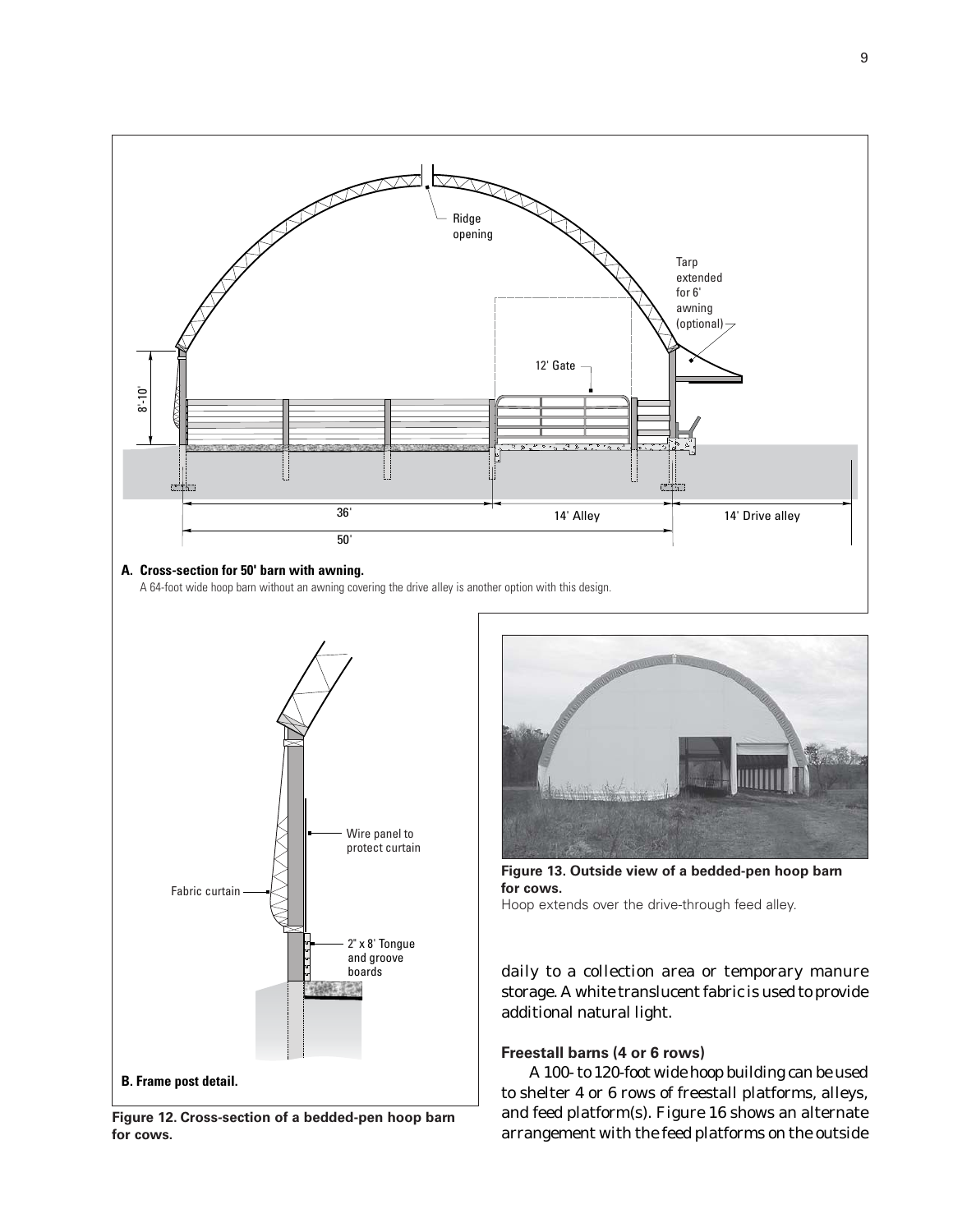

## **Figure 14. Layout for a three-row, 130-freestall hoop barn.**

Freestall areas for 100 milk cows, and 30 dry and close-up cows. Freestalls are spaced at 48 inches on center. Two maternity pens are available with each pen sized for three cows and newborn calves. Note drive-through feed platform or optional drive-by feed platform. A 12-inch wide ridge opening is recommended to help facilitate air movement for moisture control. The minimum hoop width is 50 feet. A 6-foot wide awning can be located over the feed platform with this design. Another option would be to use a 64-foot wide hoop with a curtained sidewall that covers the drive-through feed alley.



**Figure 15. Inside of a freestall barn with covered drivethrough alley.**

Note full curtain sidewall and headlocks. Ridge opening to help facilitate air movement for moisture control.



**Figure 16. Inside of a four-row freestall barn with an interior feed platform.**

Drive-through feed platform under roof. A 24-inch wide ridge opening is recommended to help facilitate air movement for moisture control. Note full curtain sidewall and optional headlocks.

walls of the hoop barn. A 24-inch ridge opening is recommended for moisture control. Cows are fed in alleys adjacent to the feeding platform. The feed platform is 20 feet wide to allow a tractor and mixer to drive-through and lay the feed along both feeding fences. The feed platform is usually 14 feet wide when feed is placed on only one side of the feed platform as shown in Figure 16. A white translucent fabric is used to provide additional natural light.

### **Other uses**

Hoop barns are versatile structures and can be used for a variety of purposes on a dairy operation. Hoop barns with open sides can be set up as cattle shades in pastures or lots. Hoop barns can also be used as shelter for cattle-handling facilities such as crowding tubs, alleys, chutes, etc. Hoop barns can also be used for storage of hay, compost, feed, grain, forage, bulk commodities, or machinery.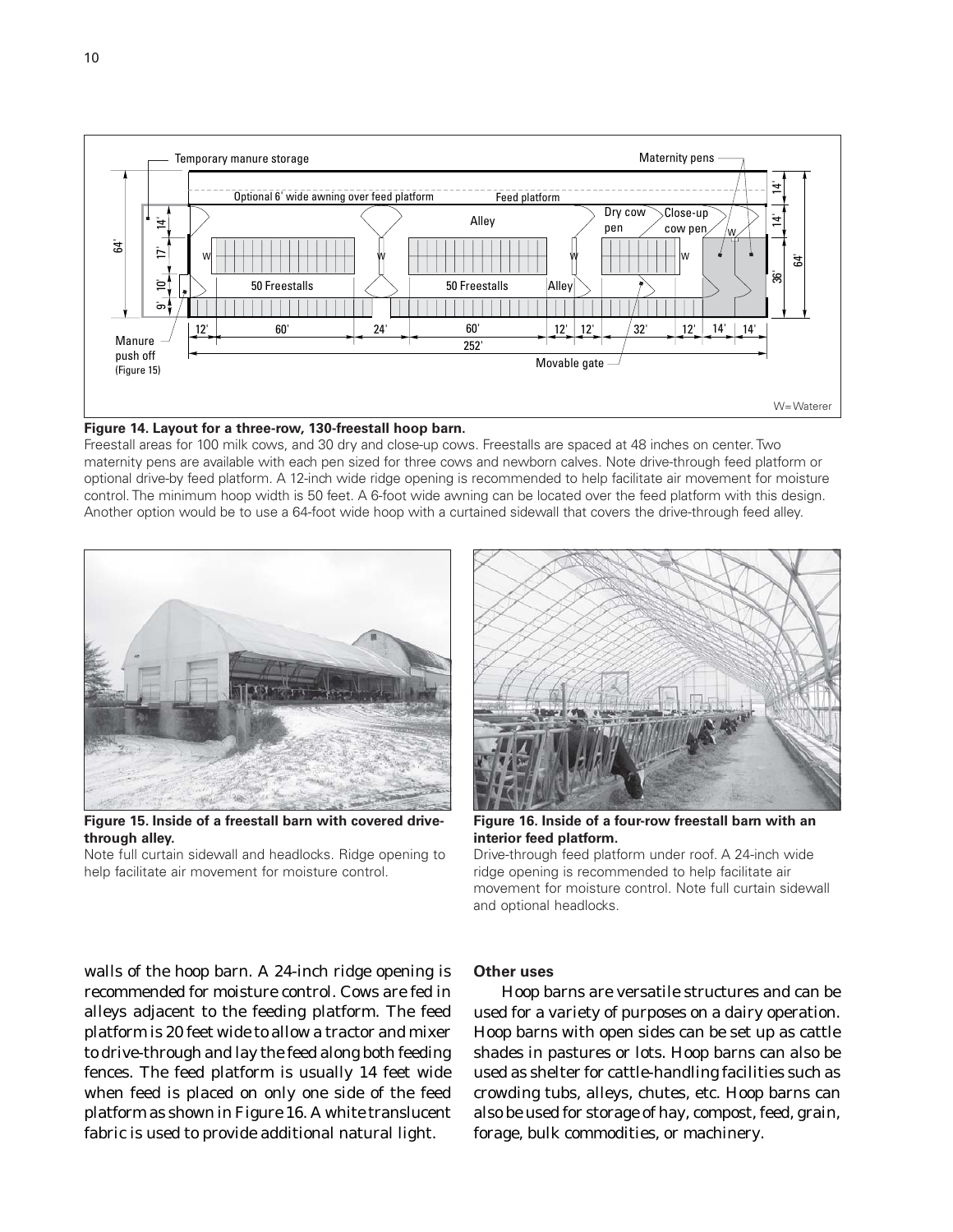## **Designing and Erecting Hoop Barns**

Producers who decide to build a hoop barn need to treat the construction project as they would any construction project involving a new structure. Aspects to consider include what type of structure to build; site selection; and proper access to the building for moving feed, bedding, and animals. Producers thinking about building a hoop barn also should consider the building's usefulness within an existing operation, its proximity to neighbors, the availability of services and utilities, and the possibility of using the structure in conjunction with existing buildings.

#### **Using engineered or non-engineered hoop barns**

Although hoop barns have been used in the swine industry for many years in the United States and Canada, using hoop barns for dairy housing is relatively new. Many hoop models have proven to last 10 years or more if they are well maintained. Factors influencing the life include the use of strong, tear-resistant tarps; corrosion-resistant structural members; and sidewalls that are well maintained and not abused.

One factor producers should consider is whether to purchase an engineered or a non-engineered structure. When a hoop building is engineered, a qualified designer (typically a registered engineer) has analyzed how each component of the structure will interact with the other components of the structure. The qualified designer has analyzed how the loads applied to the roof (or tarp) will affect the design of the tubular frame and how the tubular frame will transfer forces vertically and horizontally to the sidewall frame. As the building widths increase for use in dairy applications, the resulting loads can be significant.

In addition, the designer has considered the forces the animals themselves will exert against the sidewalls and has designed the sidewalls to withstand the outward push of the frame and animals. In an engineered building, the foundation has been specified to withstand the loads transferred from the wall, and the structure has been designed to meet snow and wind loads for the geographic area in which it is to be erected. An important point for producers to consider is that engineered structures are more easily insured because they meet weather design conditions. Insurance agents should be consulted about insurability issues before any building is purchased and constructed.

An engineered structure typically will include the frame, tarp, sidewall materials, and materials to anchor the building to the foundation. Warranties for engineered structures range from 10 to 15 years on materials and workmanship. Engineered structures often are more insurable than non-engineered structures, and engineered structures often cost less to insure.

Some hoop barns on the market have not been engineered. Hoop barn dealers often sell a roofing system instead of a complete structure. Included in most packages are the tubular frame, tarp, and material to attach the tarp to the sidewalls. The buyer must purchase the wood posts and tongue and groove boards to construct the sidewalls. Many times, non-engineered structures will have less than a three-year warranty on products and workmanship. Non-engineered structures may have little if any resale value after five years.

Producers must ask themselves questions like the following when considering the purchase of a hoop building:

- How long do I want the structure to last?
- Do I want to have the opportunity to resell the structure in the future?
- Will the extra cost of buying an engineered structure outweigh the savings of buying a less expensive, non-engineered structure?
- How does having an engineered structure affect my ability to get insurance on the structure?

# **Design and construction details**

Deep-bedded resting area designs can have either a dirt or concrete floor, with many producers preferring concrete for ease of cleanout. In some states, regulations require concrete floors to prevent nutrients from leaching into the underlying soil and groundwater. Thicken the edges of the slab, particularly at the end where vehicles will drive into the bedding area for cleaning.

Because of the corrosive nature of an animal housing environment, high-quality galvanizing is crucial. Some manufacturers use hot dipped galvanizing, which produces excellent results. Other types of galvanizing, however, may not be suitable for use in animal environments. Check the quality and amount of galvanizing in the frame tubing and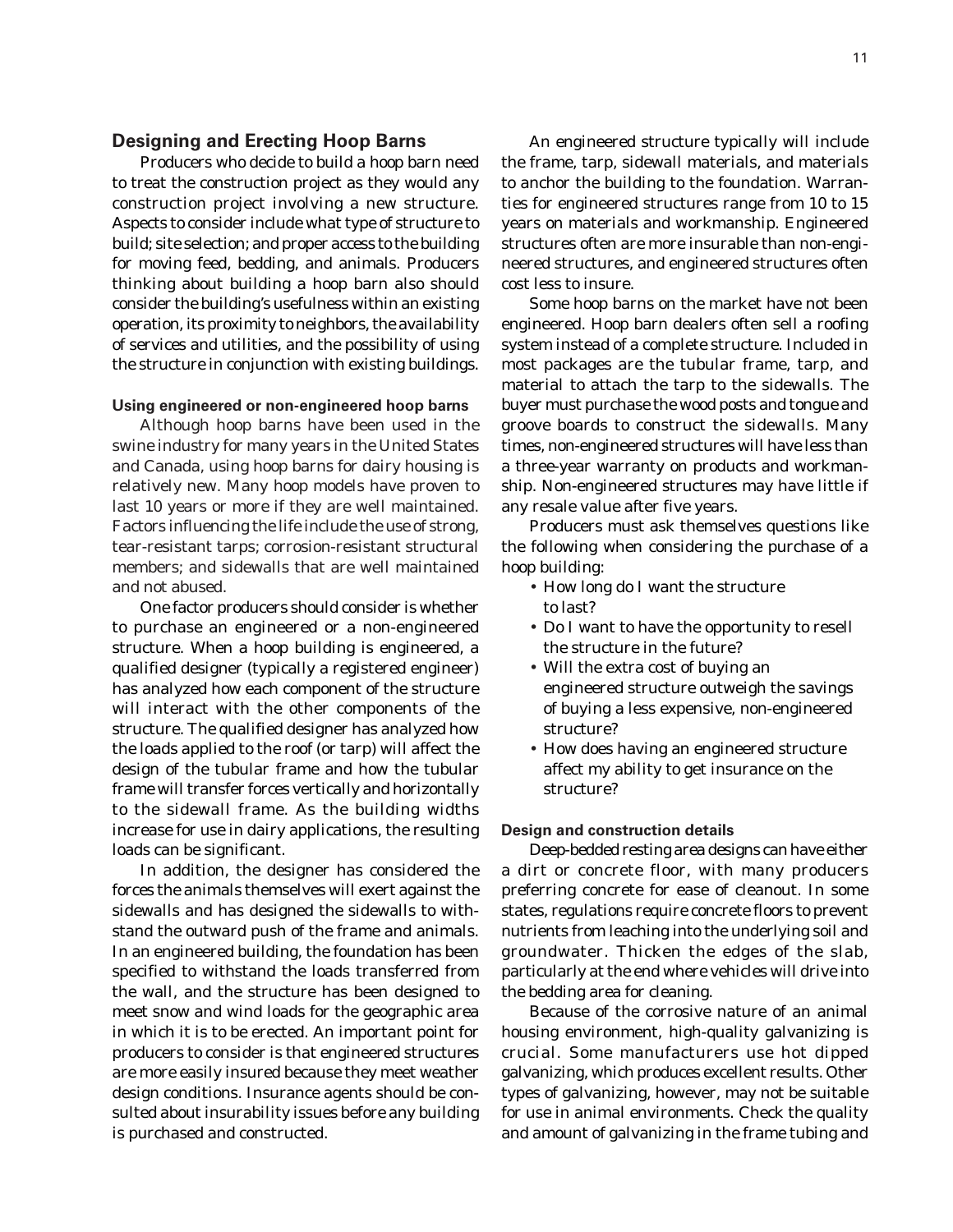determine what type of warranty is available from the supplier. Aluminum frames are an option with some suppliers. Aluminum frames used with the appropriate fasteners should experience less corrosion than steel in the conditions that exist in typical animal housing.

### **Sidewall and endwall construction**

Both wood and concrete sidewalls are relatively common. Generally, pressure-treated, 6- x 6-inch or 8- x 8-inch posts are used. Pressure-treated tongue and groove  $2 - x$  6-inch lumber is used on the animal side of the posts to form the sidewalls to contain the bedding and manure when using a bedded-pack system. Curtains are used on the sidewalls to provide natural ventilation openings. Concrete sidewall foundations are more durable than wood. Typically the sidewalls are at least 6 feet high for narrow barns and increase to 8 or 10 foot high for wider barns. High sidewalls are recommended for providing large, natural ventilation openings, especially for heavily stocked confinement barns. Prevent animals from damaging the tarp or curtains with wire panels, bird netting, or closely spaced hightensile wire fencing.

Endwall construction should include posts and headers to support rough openings for doors or gates to allow access for cattle, feeding, and manure handling equipment. If the posts extend to the height of the hoops, do not fasten the posts to the end hoop. Hoops can deform during winds and will rub against the posts which may damage the tarp material. In some dairy applications an endwall tarp (Figure 17) or shade cloth (Figure 9) is used. In wide hoop barns the end wall is also framed with steel trusses. Adequate endwall and cross bracing is provided with cable and steel tube cross bracing (Figure 17).

#### **Foundations**

The foundations of hoop frames must be able to transfer the loads applied to the frame to the earth. Wind applies horizontal and uplift loads to the sidewall frame, while snow, rain, and the weight of the frame apply vertical loads downward to the sidewalls. The foundation anchors the building to the earth and must resist corrosion from contact with manure, moisture, and the soil.

The most common method of anchoring the frame to the foundation is to build a post frame wall with the posts extended below the frost level and

**Figure 17. Endwall tarp.** Endwall steel frame with tarp covering. Note ridge opening, steel cable cross bracing, and steel tube endwall bracing.

then construct a 4- to 10-foot high wall along the sides of the frame. The pipe frame is attached to the tops or sides of the posts as shown in Figure 18. Posts must be set properly. If posts are set improperly, they can move out of plumb and affect the structural integrity of the building. Posts should be set below the frost line and on top of concrete footings. The soil around the posts must be tamped properly. Do not set posts in areas that have a high water table. Concrete foundations may be required on wider buildings. Figure 19 shows a hoop truss frame to concrete foundation connection. Always follow engineered foundation designs from the hoop barn supplier. The frames must be supported concrete walls high enough to prevent manure from accumulating around the hoop frame to concrete connection or be placed where the connection is not accessible to the animals. If precast walls are used, they must be designed to accommodate the fastening requirements of the selected brand of hoop barn.

### **Frames**

Hoop frames are constructed primarily from 2 to 3-inch O.D. (Outside Diameter) round tubular steel. These frames support the roof and sidewall construction of the building. Galvanized steel tubing 1-3/8 inch O.D. is used for purlins and bracing to span and brace between the frames along the length of the building. Steel purlins connect the trusses to each other to act as a unit (Figure 19). The thickness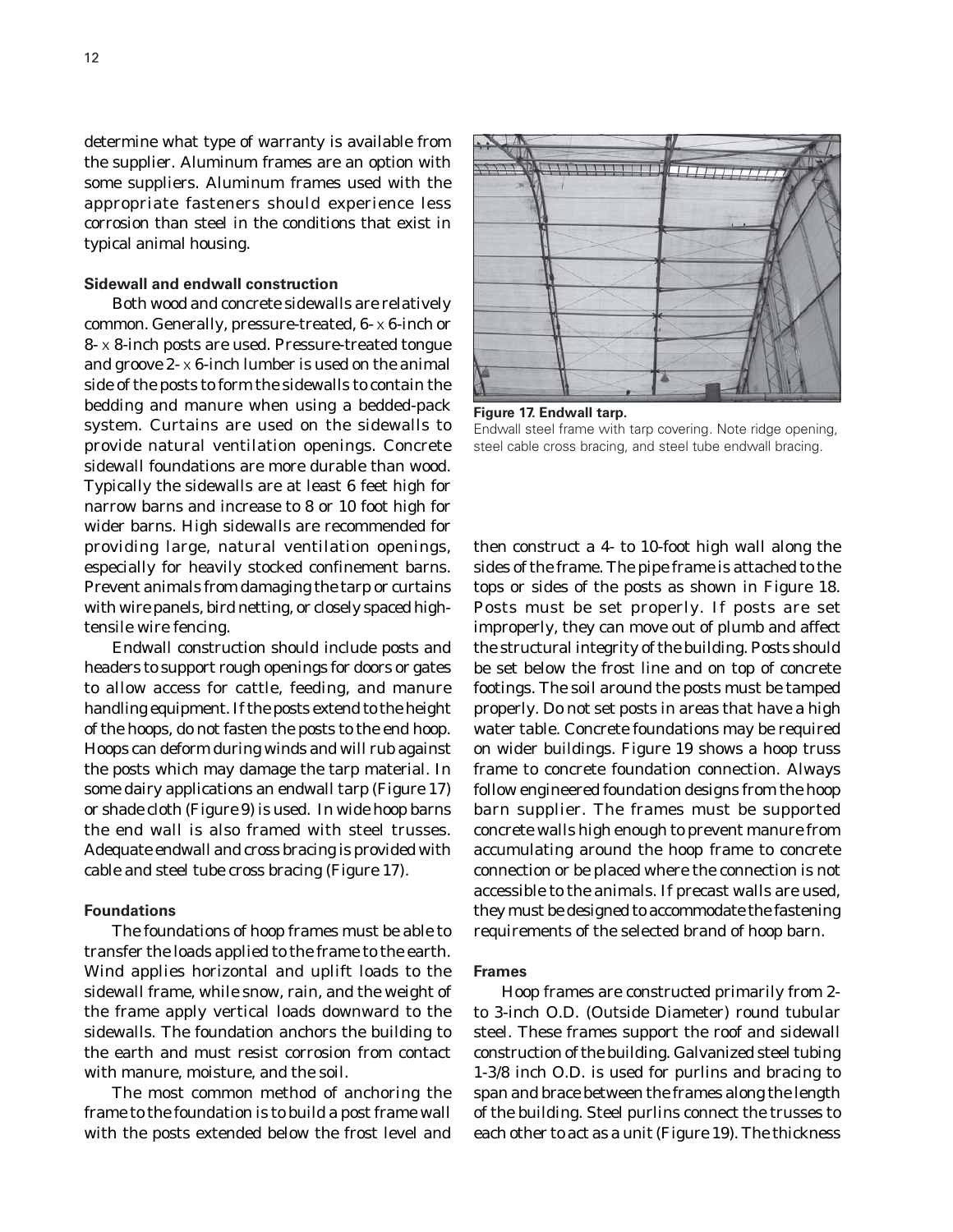

**Figure 18. Hoop frame connection to post frame wall.** Note curtain sidewall.



**to concrete foundation.** Hoop truss frame has a 120-foot clear span. Note full curtain sidewall.



**Figure 19. Hoop frame connection Figure 20. An engineered truss arch.**

of the tubing used in frames ranges from 16 to 12 gauge. (The lower the gauge number, the thicker the tubing.) Frame sizes depend on building width and frame spacing. Frames are spaced at a variety of widths from 4 to 12 feet on center. Some narrower hoop barns use a single tube only, without forming a truss. While widths for single-tube frames usually range from 18 to 36 feet, many hoop barns spanning 40 feet or more use an engineered truss frame arch. Some manufacturers span 150 feet or more with engineered truss arches such as the one shown in Figure 20. Truss arches also are used when high snow or wind loads are a concern or when a lower roof height is desired.

### **Covers**

Tarp coverings for hoop barns come with various options, but evaluating what type of tarp to get should be an integral part of the overall design and decisionmaking process. Generally, tarps are made of woven polyethylene fabric that is produced from low-density polyethylene extruded over high-density woven polyethylene. Due to the woven nature of the tarps, punctures do not tend to run. When punctures occur, they may be patched with a kit the company provides. The better tarps are those that have been treated with UV stabilizers and a fire-resistant substance to provide safety and longevity. Producers should consult their insurance company about which treatments are required for insurability.

Tarps generally come in different weights, such as 10.0-, 12.5-, and 14.9-ounce fabric. Many colors are available, including clear, translucent, and opaque fabric. Fabrics that are translucent allow some natural light through and tend to make a building brighter and the animals easier to see (Figure 16). Clear fabrics, such as the one shown in Figure 16, are not a good choice because they allow a high degree of solar penetration, which may overheat animals. In that case shade cloth may be necessary to limit the solar gain on the cattle. Prorated warranties for tarps are generally 10 to 15 years. Rub points, such as purlin connections and end wall connections, tend to wear first. It is best to minimize such rub points. See Figure 21 for an illustration of how the tarp is fastened to the sidewall and frame.

#### **Snow and wind loading**

In general, the structure must be able to meet snow and wind load requirements. Structures that do not meet snow and wind load requirements risk failure and may not be insurable.



**Figure 21. Tarp properly fastened to frame and sidewall.**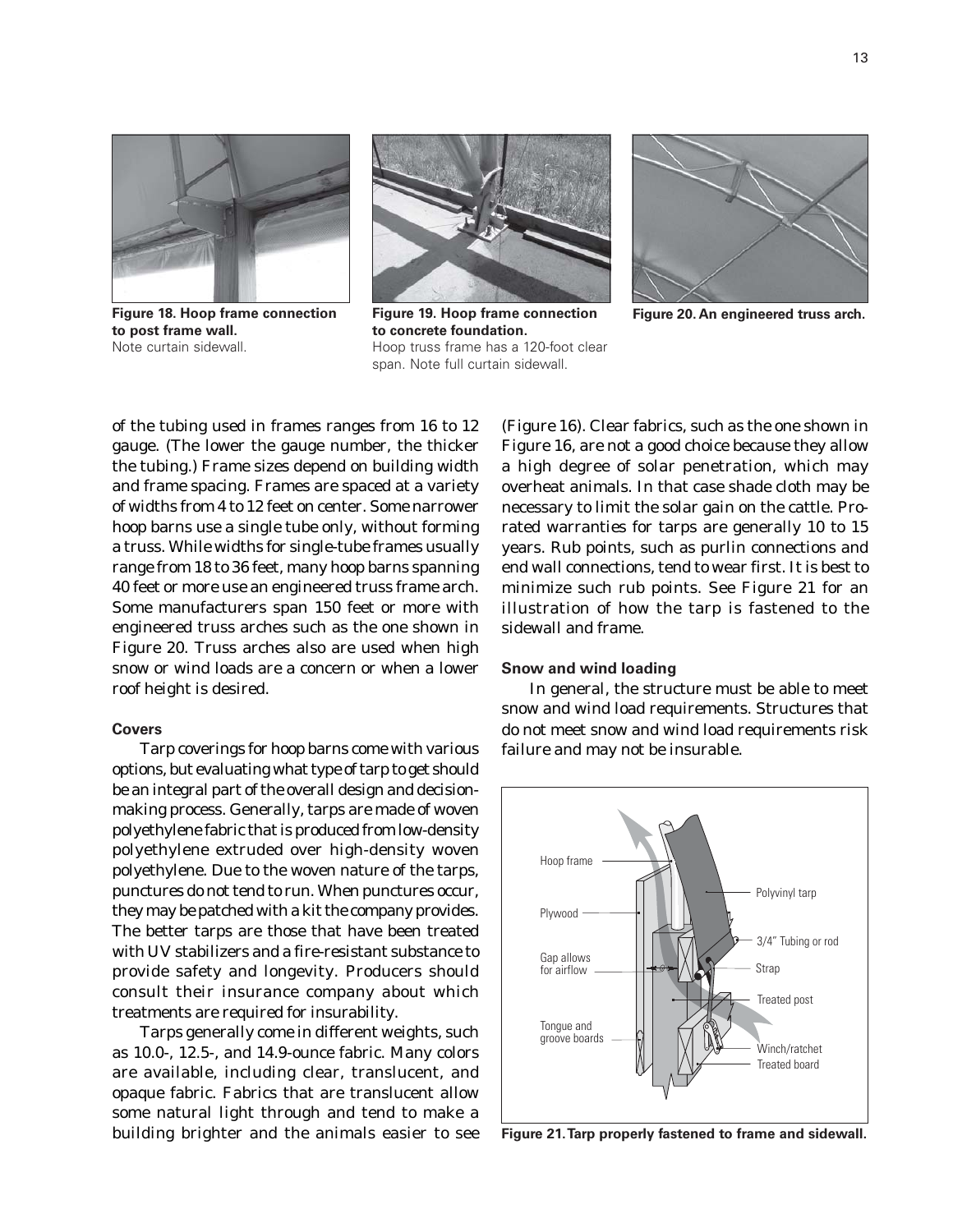The snow load design should be similar to what other agricultural building loads are for the area in which the building is being constructed. The effect of snow on the structure can vary. Snow may slide off the roof or it may accumulate and put additional weight on the tarp and hoops. Generally, snow loads are not seen as a big concern because the curvature of the structure minimizes snow buildup.

Wind loads also should be calculated as they would be for other agricultural structures in the area. Additionally, uplift of the frame under wind loads needs to be considered in the design of the frame and the foundation anchoring. Diagonal bracing of the sidewalls from the endwalls and along the roofline should be incorporated. Frames that have shifted off center are likely to be loaded unevenly and are subject to failure. Some reports of wind damage have indicated that hoops sometimes deform without failing.

### **Environment and Ventilation**

Hoop barns are naturally ventilated and should be sited to take advantage of the summer prevailing winds. For much of the Midwest, the building is oriented in a north-south direction to take advantage of the summer prevailing winds from the south. If ridge openings are not used, then the building should be sited so that prevailing summer winds blow into the end of the building. In many dairy applications, the buildings are usually stocked heavily, producing large amounts of moisture. End wall openings may not be adequate in ventilating the moisture out of the building, especially when the wind is not blowing in the end wall. Open ridge openings are available in the fabric covers from some manufacturers and should be considered, especially as the building width and length increases.

When building multiple hoop barns, provide adequate space between buildings for natural ventilation as shown in Figure 22. This will allow space for equipment to travel between buildings and allow for snow removal and moisture drainage.

Perhaps the top priorities for hoop barns used as dairy housing are the issue of animal environment and the related issue of proper ventilation. Realistic expectations for these structures are that they reduce exposure to wind and snow in winter and sun and rain in summer. Hoop barns are unheated barns and should be managed as such. Although bedded-manure pack generates considerable heat and enhances animal

comfort for animals in the winter, hoops require special design and management for hot weather comfort.

The primary goal of hoop barns is to protect the animals from the weather. In the summer, the building should provide shade and allow cross ventilation by wind pressure. In the winter, the housing should allow for moisture removal and draft control. In the winter, a cold barn with a dry bedded resting area provides a suitable and comfortable environment.

To reduce risks to animal health from poor air quality, hoop barns must be well ventilated, and the ventilation must be well managed. A hoop barn must be managed just as any cold, naturally ventilated structure. Do not close the structure too tightly. Do not attempt to manage the structure as a warm barn; it is primarily a shelter. Properly managed, air temperature in the hoop barn is often within 5°F of the outside air temperature.

Because wind is a major force in ventilating any naturally ventilated structure, orient hoop barns to intercept the prevailing summer winds through the sidewalls. Do not construct hoop barns where buildings, trees, or other large obstructions block the prevailing summer winds. For most structures, the minimum separation distance from obstructions is 75 feet.

#### **Ridge outlet openings**

Natural ventilation uses openings at different heights to achieve ventilation in the winter. Building a structure with an open ridge, as shown in Figure 23, will allow the moist air that builds up to escape through the opening at the top of the structure. Ideally, a ridge opening would be provided. However, some hoop barns used for dairy housing do not have ridge openings. For example, calf barns sometimes do not use ridge openings. Air exchange, and therefore air quality, will likely be poorer for structures without ridge vents, especially as the building width and length increase.

### **Endwall openings**

In some dairy applications of hoop barns with small animals and low animal density, endwall ventilation openings may be adequate for moisture control. The ends above the sidewall are covered in a windbreak cloth (80% to 90% closed) to cut drafts but still allow some air movement through the cloth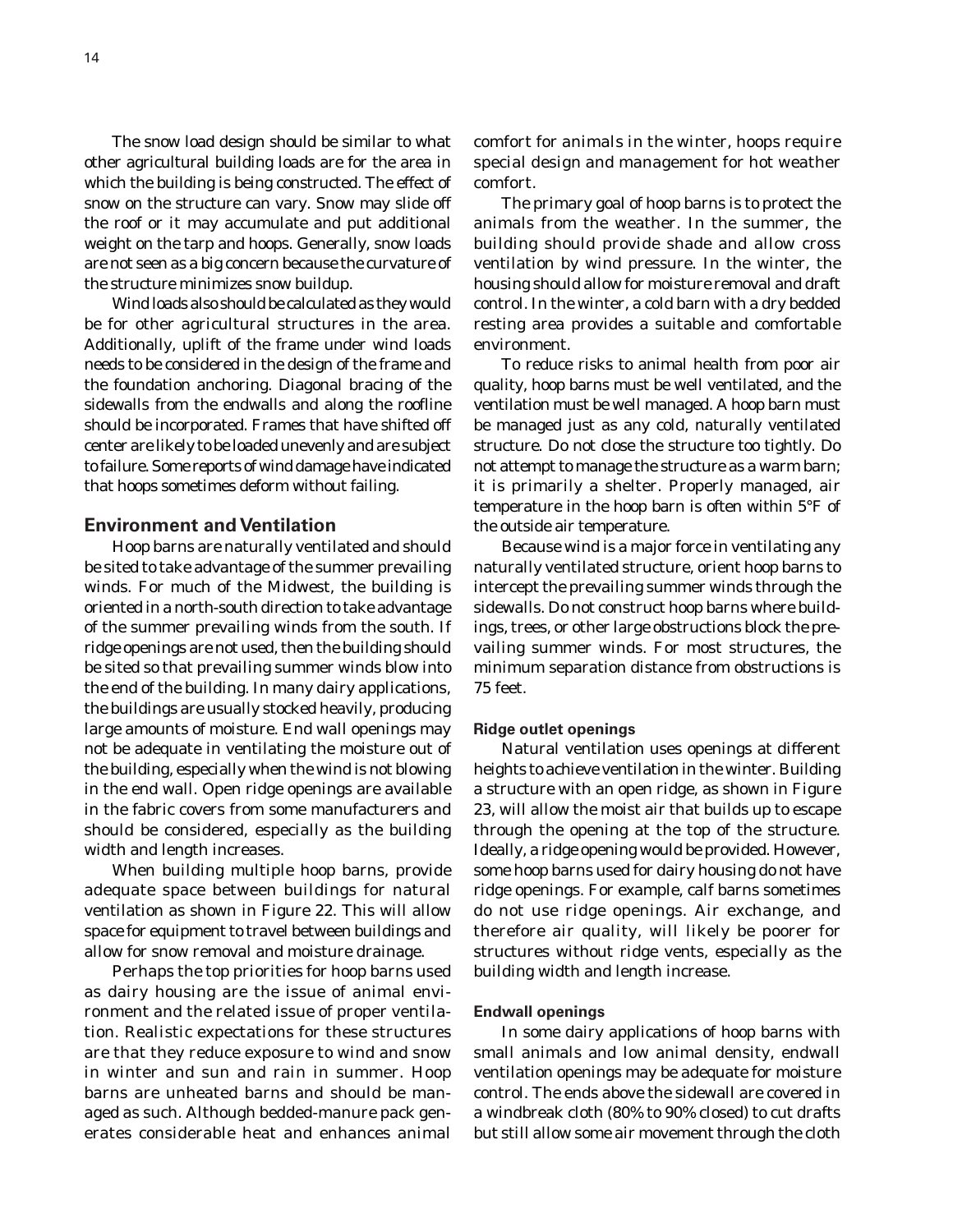

**Figure 22. Provide adequate space between naturally ventilated buildings.**

The spacing between the two, 30-foot wide buildings is 75 feet.



**Figure 23. Ridge outlet opening in tarp.**

Note the straps holding separate pieces of tarp connected at the ridge opening. Note steel purlins and cross bracing cables supporting frames.



**Figure 24. Hoop frame connected to endwall.** A gap at the top serves as a continuous air opening for ventilation.

opening (Figure 9). Hoop barns without ridge vents are difficult to ventilate naturally if they are too long (more than 100 feet) or too wide (more than 30 feet). Typically, a hoop barn longer than 75 feet, without ridge vents, and filled with animals will present ventilation challenges.

Figure 24 shows an example of how the gap between the top of the endwall and the frame and tarp acts to aid natural ventilation when the ends are closed. These gaps in the end are very important when no ridge is present, because it is the only high opening with which to remove moisture. The south end, or end away from the predominant winter winds, should remain open during cold weather. Where such devices as hovers or wind baffles on gating are used to reduce drafts, the draft prevention devices must still allow ventilation and moisture removal to occur.

#### **Sidewall eave openings**

Ventilation air enters through an open sidewall or a continuous space along the sidewall eave where the tarp is attached. Air exits through the ends of the hoop or the ridge outlet. Figure 21 shows a 3 to 6-inch gap between the top of the wall and where the tarp overlays the wall, a common design for calf barns. This gap serves as a continuous air opening for ventilation. When ventilation openings are not adjusted, the hoop acts mostly as a wind and snow shelter and does not maintain a set temperature. Problems with air quality and moisture occur most often when hoop barns are closed too tightly.

# **Sidewall curtains**

Hoop barns may be constructed with sidewall curtains to promote cross-ventilation during summer. This is essential in barns positioned perpendicular to predominate summer winds. Curtains should be the full wall height if possible, with a minimum of 4 feet typical for calf barns and 8 feet for larger animals. Take care to ensure animals cannot damage the curtain.

### **Manure Handling**

Before considering a hoop barn, producers must carefully plan how to handle the manure. Dairy manure is usually handled as a slurry. The use of bedding will increase the solids content of the manure and can change the method in which manure is collected and transferred. If direct application to a field is not possible, then space to stockpile the manure must be available. Knowing the nutrient content of manure is essential for those who have developed a manure management plan for their fields.

The *Dairy Freestall Housing and Equipment Handbook* (MWPS-7) has a more detailed discussion on manure handling and bedding.

# **Bedding**

Bedding is used in some type of systems, especially in the winter. If bedding is used, then enough bedding must be provided to keep the soil under the bedding pack relatively dry if it is not completely concreted.